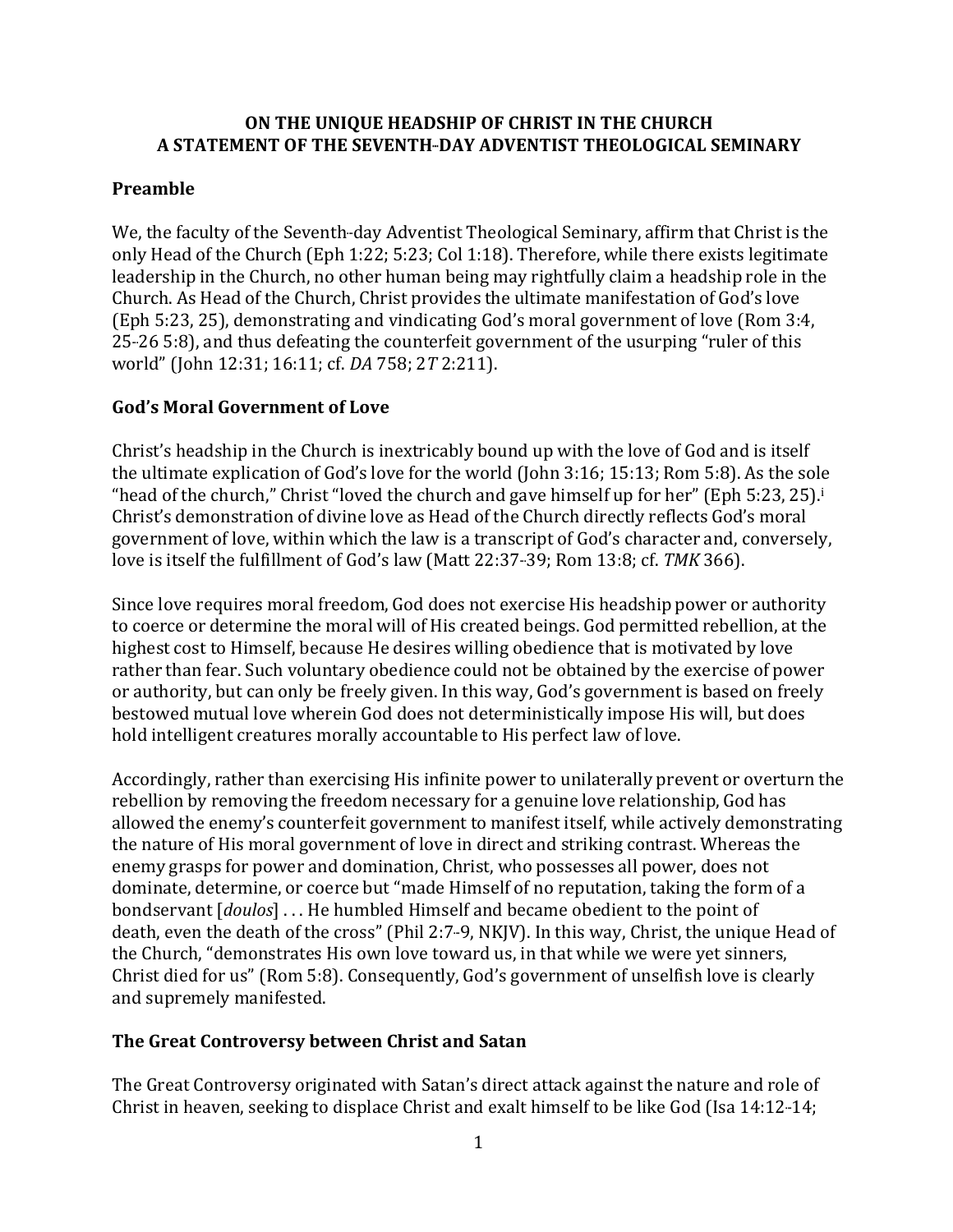Ezek 28:12-19; cf. Rev 12:7-9). In the history of the Great Controversy, the usurping "ruler of this world" (John 12:31; 14:30; 16:11; cf. 2 Cor 4:4), although defeated at the cross, continues his quest to exalt himself by dominating others. He attempts to replace God's government of love with an alternative form of government that grasps for a domineering, self-seeking authority. He seeks to replace Christ as the Head (2 Thess 2:3-4), injuring both Christ, the sole Head of the true Church, and Christ's corporate body, His Church.

From the second century onward, post-Apostolic Christianity gradually implemented a system of church government that reflected Rome's conception of authority as the power to arbitrarily command and coerce obedience and replaced the headship of Christ with the headship of mere humans. This counterfeit system of church governance was (1) hierarchical, based on a chain of command with a monarchical bishop at the "head" of the Church, with complete and final control over its affairs;(2) sacramental, meaning that the spiritual life of believers, including their very salvation, depended on ordained clergymen; (3) elitist (i.e., sacerdotal), meaning that the rite of ordination (laying on of hands) infused the clergy with special powers; and (4) headship-oriented, meaning that those who received the rite of ordination were thereby married to their Church and thus took on "headship" roles in the Church in place of Christ the Head ("*in persona Christi Capitis*"*;* cf. *Vicarius Filii Dei*, "in the place of the Son of God").

This system of government has been implemented in various forms, amounting to the usurpation of Christ's headship in the Church by mere humans. Indeed, this very system is that of the sea beast of Revelation 13-14 that was granted power and authority by the dragon (13:2, 4), counterfeits the resurrection of Christ (13:3), accepts the world's worship along with the dragon (13:4, 8), blasphemes against God and His sanctuary, and exercises worldwide authority to persecute God's people (13:5-7). This antichrist power which usurps the role of Christ on earth in keeping with the ancient attempt by Satan to replace Christ in heaven, seeks to destroy the everlasting gospel and ultimately commands obedience and enforces false worship. This culminates in severe persecution of those who refuse to worship the beast and his image, the remnant who keep the commandments of God and have the faith of Jesus, those who place no confidence in mere humans with regard to their salvation (Rev 13:6-8; 14:6-12).

The antichrist system of church government sets the stage for the climactic events of the final conflict in Revelation by, among other things: (1) asserting authority to appoint humans to Christ-replacing headship positions in the Church on earth (globally and locally), (2) thereby claiming to uniquely possess authority to interpret and teach Scripture and thus have the final word on all matters of doctrine and ecclesial practice while (3) wielding the spiritual power and authority to command and coerce obedience using both spiritual and civil tools.

This system of government stands in direct contrast to Christ's headship and His teaching on the nature of the authority of Church leaders. Christ reflected God's moral government of love by exemplifying service leadership (Matt 20:28; Mark 10:45), including a kind of authority that does not seek to subject the wills of others or enforce obedience. Rather, it leads by the example of service and unselfish love, which draws (rather than compels)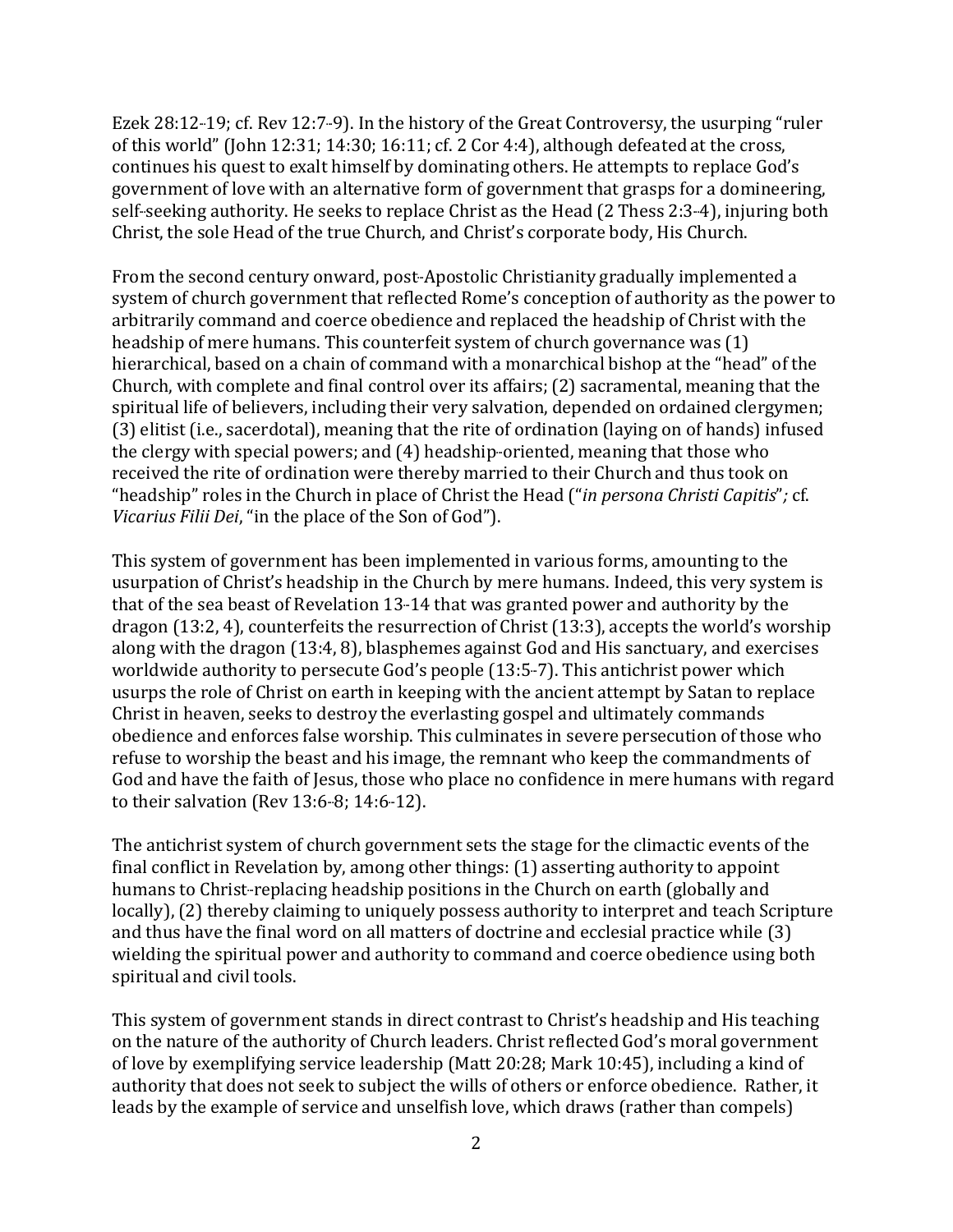others to willing service in love (Gal 5:13). All authority "in heaven and on earth" was given to Christ (Matt 28:18), but Christ does not remove graciously endowed free will and force His created human beings into obedience, but "loved [us] and gave Himself up for us" (Eph 5:2). The closest the Church comes to acts of enforcement is when it engages in discipline as a corporate body based on very clear teachings of Scripture. Such discipline is not the responsibility of any one person, or even a small group, but must be an action of at least the local congregation. Even then, such discipline does not result in coercion, but in restricting the individual from privileges of membership for a time in order to allow them to come to repentance and restoration (Matt 18:12-17; 1 Cor 5:5).

Church members (including but not limited to Church leaders) are called to follow Christ's example of unselfish love [Eph 5:1]. They are to have the mind of Christ, which includes the willingness to humble oneself and take on the role of a slave (*doulos*; Phil 2:5-8), or servant (*diakonos*) of Christ (Matt 20:26), even as He humbled Himself to the point of death. Whereas the leaders in the Roman Empire of Christ's time "lord it over them, and their great men exercise authority over them" (Matt 20:25), it is not to be so with God's people but "whoever wishes to become great among you shall be your servant [*diakonos*], and whoever wishes to be first among you shall be your slave [*doulos*]" (Matt 20:26-27).

"For even the Son of Man did not come to be served, but to serve, and to give His life a ransom for many" (Mark 10:45). Thus, the one who would be great is the one who is the slave [*doulos*] of all (Mark 10:44), and the "greatest among you shall be your servant [*diakonos*]" (Matt 23:11; cf. 9-12). The Bible outlines essential roles of leadership and authority in the Church. However, all leadership within the Church must be servant leadership. First Peter 5:1-3, 5-7 adroitly balances the affirmation of leadership within the Church with the humility that such leadership entails: "Therefore, I exhort the elders among you, as *your* fellow elder and witness of the sufferings of Christ . . . shepherd the flock of God among you, exercising oversight not under compulsion, but voluntarily, according to *the will of* God; and not for sordid gain, but with eagerness; nor yet as lording it over those allotted to your charge, but proving to be examples to the flock. . . . You younger men, likewise, be subject to *your* elders; and all of you, clothe yourselves with humility toward one another, for God is opposed to the proud, but gives grace to the humble. Therefore humble yourselves under the mighty hand of God, that He may exalt you at the proper time" (Cf. *AA* 359-60; *DA* 817). Accordingly, Church leaders should be humble servants. At the same time they should be respected and deeply appreciated for their diligent labor (1 Thess 5:12; 1 Tim 5:17; cf. Heb 13:7) even as they also show proper respect to others by demonstrating the mutual love and regard for others that is to take place among all Christians (1 Pet 2:17).<sup>ii</sup>

The authority of those leading the Church is conveyed to them by the Church. This authority is delegated by Christ to His Church and implemented through its representative system. Thus appointed leaders become stewards of a power that should be exercised on behalf of Christ and for the benefit of those they lead. The functionality of authority does not negate equality among the members given to the Church by Christ. As the Spirit leads the body of Christ, not just the few in leadership, those leading out should seek to allow their decisions to be guided, insofar as possible, by the wisdom and insight of the group. As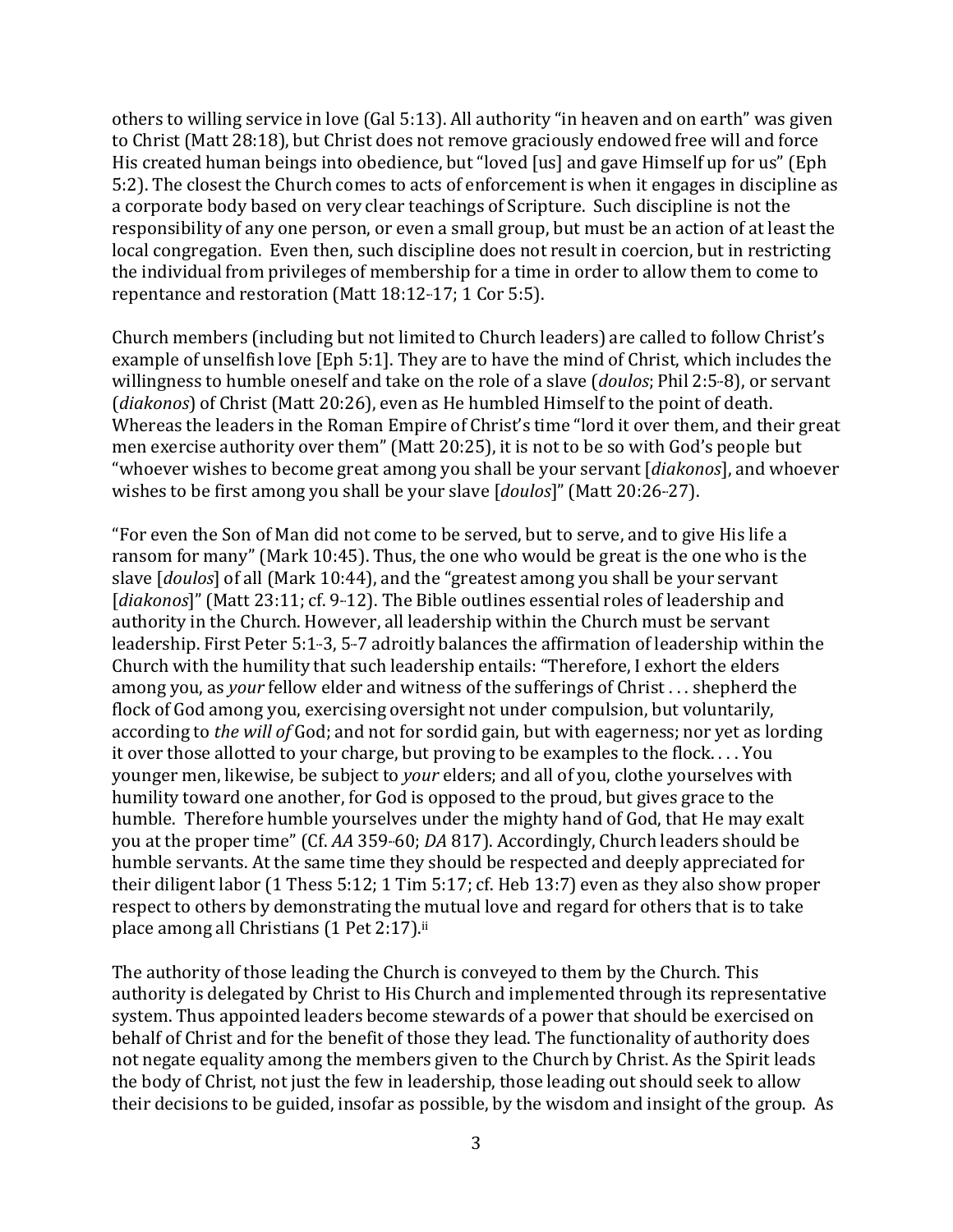a Church, we thus give decision-making authority not to any single president or chairperson, but to committees, where those that lead the group are seeking the wisdom and, where possible, consensus of the group.

God's remnant, then, will treasure a system of Church government, authority, and leadership that reflects (as much as is humanly possible) the ideal of God's government of love, within which moral freedom is cherished and leaders are the humble servants of all, even as Christ gave Himself up for all. This very kind of humble servant leadership, grounded in love, was perfectly modeled by Christ who, as unique "head of the church . . . loved the church and gave Himself up for her" (Eph 5:23, 25), supremely exemplifying God's character and moral government of love.

# **The Unique and Non-Transferable Headship of Christ**

Scripture affirms that the Son is eternally equal with the Father and the Spirit (Col 2:9; Heb 1:3; Matt 28:19; John 1:1; 5:18; 8:58; 14:9; Phil 2:6; Rom 9:5; Col 1:15-17; *DA* 469, 530; *GC* 495; *7ABC* 437-40; *TM* 252; *TA* 209; *RH* April 5, 1906). Scripture also affirms the temporary voluntary functional subordination of Christ the Son in order to accomplish the salvation of humanity (John 5:19; 8:28, 54; 14:10, 28; 17:5; Phil 2:7-11; Col 1:18-20; Eph 1:23; Heb 1:8; 1 Cor 15:20-28; Isa 9:6-7*;* Dan 7:13-14*;* Rev 11:15; *PP* 34; *RH*, Oct 29, 1895; *RH*, June 15, 1905; *FLB* 76). The interpersonal relationships within the Trinity provide the ultimate model of love and self-sacrifice for us. As such, they do not furnish a model for a top-down governmental structure for human leadership within the Church.

According to Scripture, Christ is the only Head of the Church and the human members of Christ's Church collectively (male and female) make up the body of Christ (Eph 1:22-23; 5:23; Col 1:18; 2:19; cf. 1 Cor 11:3; Col 2:10). Likewise, Ellen White counsels: "Christ, not the minister, is the head of the church" (*ST* Jan. 27, 1890), and "Christ is the only Head of the church" (21*MR* 274; cf. *DA* 817, *GC* 51). Neither Scripture nor the writings of Ellen White apply the language of headship in the Church to anyone other than Christ. Further, neither Scripture nor the writings of Ellen White endorse any transfer of the role of head in the home to roles within the Church body.

Since Christ is the only Head of the Church, no other can be head of the Church. That is, headship in the Church is unique to Christ and is non-transferable. All those who would follow Christ's method of ministry cannot do so by taking on His role of headship in the Church but by serving others in accordance with the "mind of Christ" (cf. Phil 2:5) and God's moral government of love. Deviation from the unique headship of Christ in the Church follows the enemy's practice of domination and counterfeit government, which directly contradicts and opposes God's moral government of love.

Accordingly, the role of "head" in the home (Eph 5:23) is not transferable to the realm of the Church. Indeed, the idea that the role of "head" in the home would or should transfer to other realms is a fallacious *non sequitur* (that is, the transfer from one realm to another does not follow logically). For example, one's role in the home obviously does not translate into a similar or analogous role in one's workplace.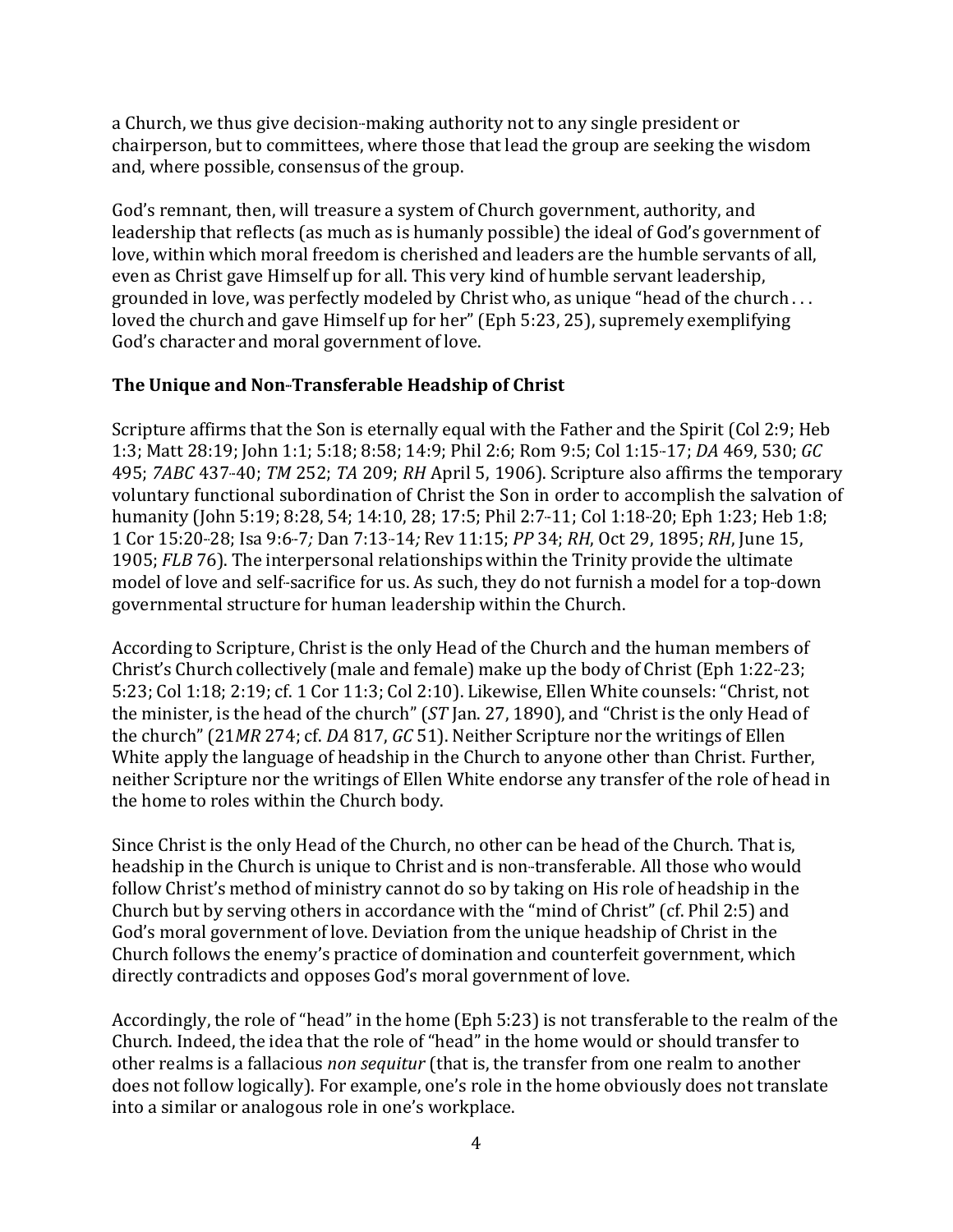Beyond the logical problems inherent in the move from head of the home to headship in the Church, two demonstrably biblical rationales exclude such a transfer. First, as already noted, Christ is the *only* Head of the Church. Any attempt at proliferation of "heads" in the Church is thus unacceptable for it is a step toward usurping the unique headship role of Christ, who is the only mediator between God and humans. It is unscriptural to speak of any kind of headship in the Church apart from that of Christ.

No inspired writer teaches the headship of man over woman at the Creation. Rather, Genesis 1 teaches us that male and female participate equally in the image of God, with no hint of pre-fall subordination of one to the other (Gen 1:27). Genesis 2 reinforces Genesis 1 in this regard. Eve's creation from Adam's side shows that she is "to stand by his side as an equal" (Gen 2:21- 22; *PP* 46). Although various interpretations of Gen 3:16 have recognized some kind of post-Fall disruption of this pre-Fall egalitarian ideal, the Bible consistently calls us back to God's original plan for full equality without hierarchy (Song 7:10; Isa 65:17, 25; cf. Gen 1:29-30). Paul's writings, though often misunderstood (2 Pet 3:16), maintain this Eden model (Eph 5:21-23), affirming with the rest of Scripture the Gospel ideal of the ultimate restoration of the Eden model (cf. Matt 19:8; 2 Cor 5:17; Gal 3:28). Ellen White also underlines this redemptive paradigm:"Woman should fill the position which God originally designed for her, as her husband's equal" (*AH* 231). "The Lord desires His ministering servants to occupy a place worthy of the highest consideration. In the mind of God, the ministry of men and women existed before the world was created" (18*MR* 380). "Infinite wisdom devised the plan of redemption, which places the race on a second probation by giving them another trial" (3*T* 484; cf. *PP* 58-59, and 1*T* 307-308).

Second, every member of the Church is part of the body of Christ, who is the One Head. Since each member of the Church (male or female) is a part of the body of Christ, a member cannot at the same time exercise headship in the Church. In the same way, since Christ is the unique Husband of the Church (Christ's metaphorical bride), the members of the Church cannot themselves be husbands of the Church but collectively, men and women together, are the bride of Christ. That the Church as family of God is analogous to human families only serves to suggest that humans should manifest the love of God in their family relationships even as Christ does in relationship to His bride.

Within the body of Christ, the only Head of the Church, every member of the Church body receives spiritual gifts: the Spirit gives to "each one [*hekastos*] individually just as He wills" (1 Cor 12:11). The Holy Spirit is given to all believers at the time of the end: "And afterwards, I will pour out my Spirit on all people. Your sons and daughters will prophesy, your old men will dream dreams, your young men will see visions. Even on my servants, both men and women, I will pour out my Spirit in those days" (Joel 2:28-30 NIV). Within this very context, Scripture emphatically excludes the notion of elitism within the Church body of Christ, proclaiming that "we were all baptized into one body, whether Jews or Greeks, whether slaves or free, and we were all made to drink of one Spirit. For the body is not one member, but many" (1 Cor 12:13-14; cf. Gal 3:28). Thus, no member of the body is "any the less *a part* of the body" regardless of one's role (1 Cor 12:15-16) and, indeed, those that are deemed "less honorable, on these we bestow more abundant honor" (1 Cor 12:23).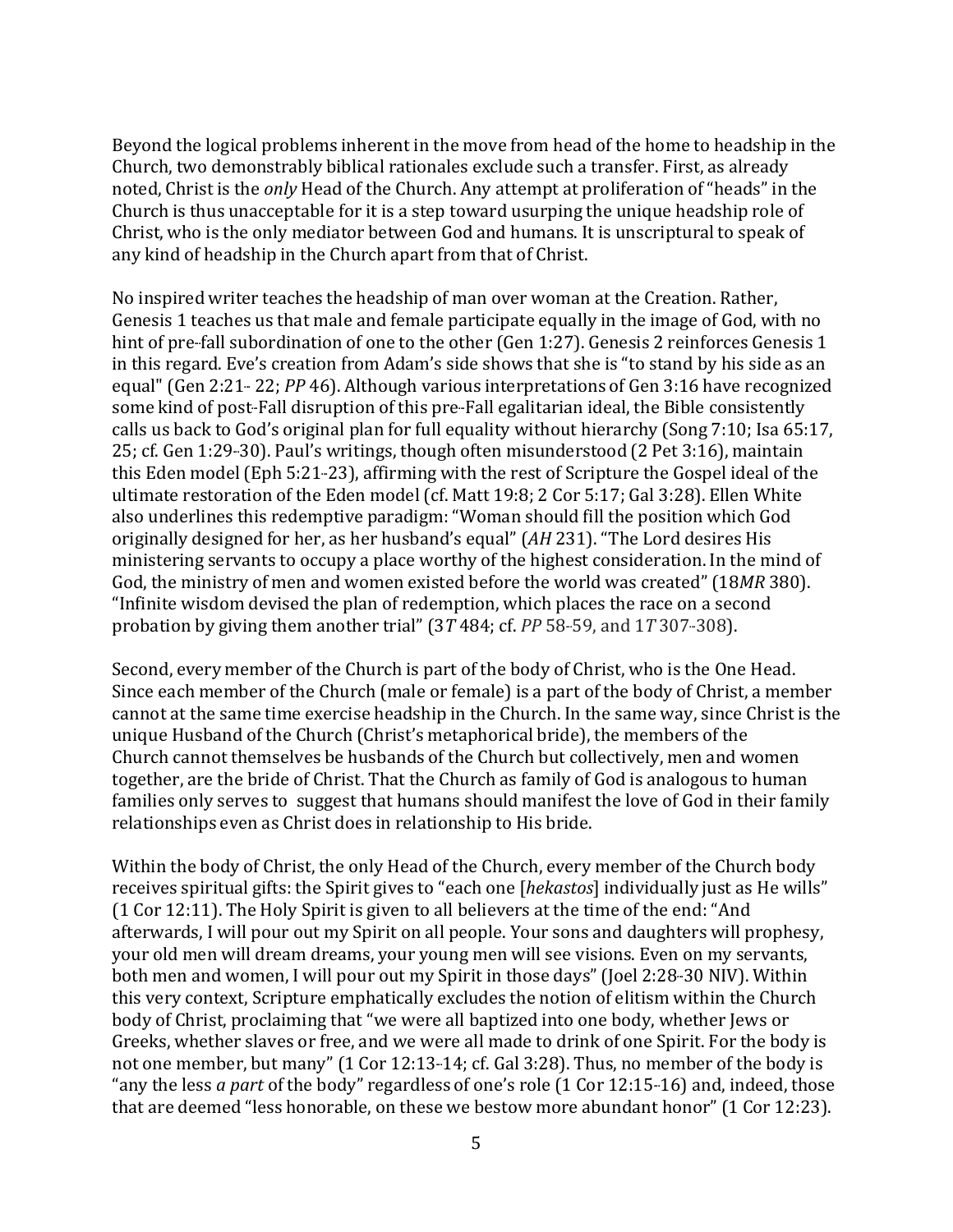In all this, every gift and ministry is nothing without love, for "the greatest of these is love" (1 Cor 13:13; cf. all of chapter 13; cf. Rom 12:3-10; Eph 4:11-16). Here again, the unselfish love that is central to God's moral government should be reflected in humble service to one another within Christ's body and bride, the Church.

This is reflected in Seventh-day Adventist Fundamental Belief No. 14, "Unity in the Body of Christ," which reads in part: "The church is one body with many members, called from every nation, kindred, tongue, and people. In Christ we are a new creation; distinctions of race, culture, learning, and nationality, and differences between high and low, rich and poor, male and female, must not be divisive among us. We are all equal in Christ, who by one Spirit has bonded us into one fellowship with Him and with one another; we are to serve and be served without partiality or reservation."

There is no third category between the Head and body of Christ, or between the corresponding bridegroom (Christ) and bride (the Church). The minister is not to be separate from the body of Christ, but is likewise a member of Christ's body and thus plays a non-elitist role in service to and alongside the other members that corresponds to the individual's Spirit-bestowed gifts and accords with the priesthood of all believers (1 Pet 2:5-9; Rev 1:6; 5:10; cf. Ex 19:5-6). Because it is the Spirit who gives gifts to each one (male and female) as He wills (1 Cor 12:11; cf. 12, 18, 19, 27-31; Joel 2:28-29; Acts 2:18; Rom 12:4-8; Eph 4:11-12; 1 Pet 4:10), the Church confers no spiritual powers or gifts on anyone but merely recognizes the gifts that God has granted and facilitates corresponding opportunities for ministry within the body of Christ. Leadership ministries within the Church are facilitated by the Church body as a recognition of the particular Spirit-given gifts and characteristics of servant leadership that reflect God's moral government of unselfish love (cf. Phil 2:5-8). In this way, both individually and collectively the Church is to complete its mission of proclaiming the Three Angels' Messages and revealing God's character of love, the last revelation of God's mercy to the world (*COL* 415).

In sum, any form of headship claimed by a mere human, whether male or female, usurps the sole headship of Christ over the Church. Christian service, including Church leadership, is to reflect but never usurp Christ's leadership. Thus, while Christ's *manner of* leadership is to be reflected by believers, Christ's *particular role of* leadership is unique and not to be encroached upon by any mere human. Christ alone is the Head of the Church body, of which all Christians are members and submitted to Him.

No human leader, then, may rightfully assume a headship role within the Church; the highest level to which any leaders can "ascend" corresponds directly to the depths to which they are willing to descend in loving and humble service, giving themselves for Christ's body even as Christ gave himself for his body and bride, his beloved Church, the object of "His supreme regard" (*2SAT* 215).

#### **Affirmations and Denials**

1. We affirm that there is only one Head of the Church, Christ, and this headship in the Church is non-transferable and inimitable. Thus, Christ's particular role of